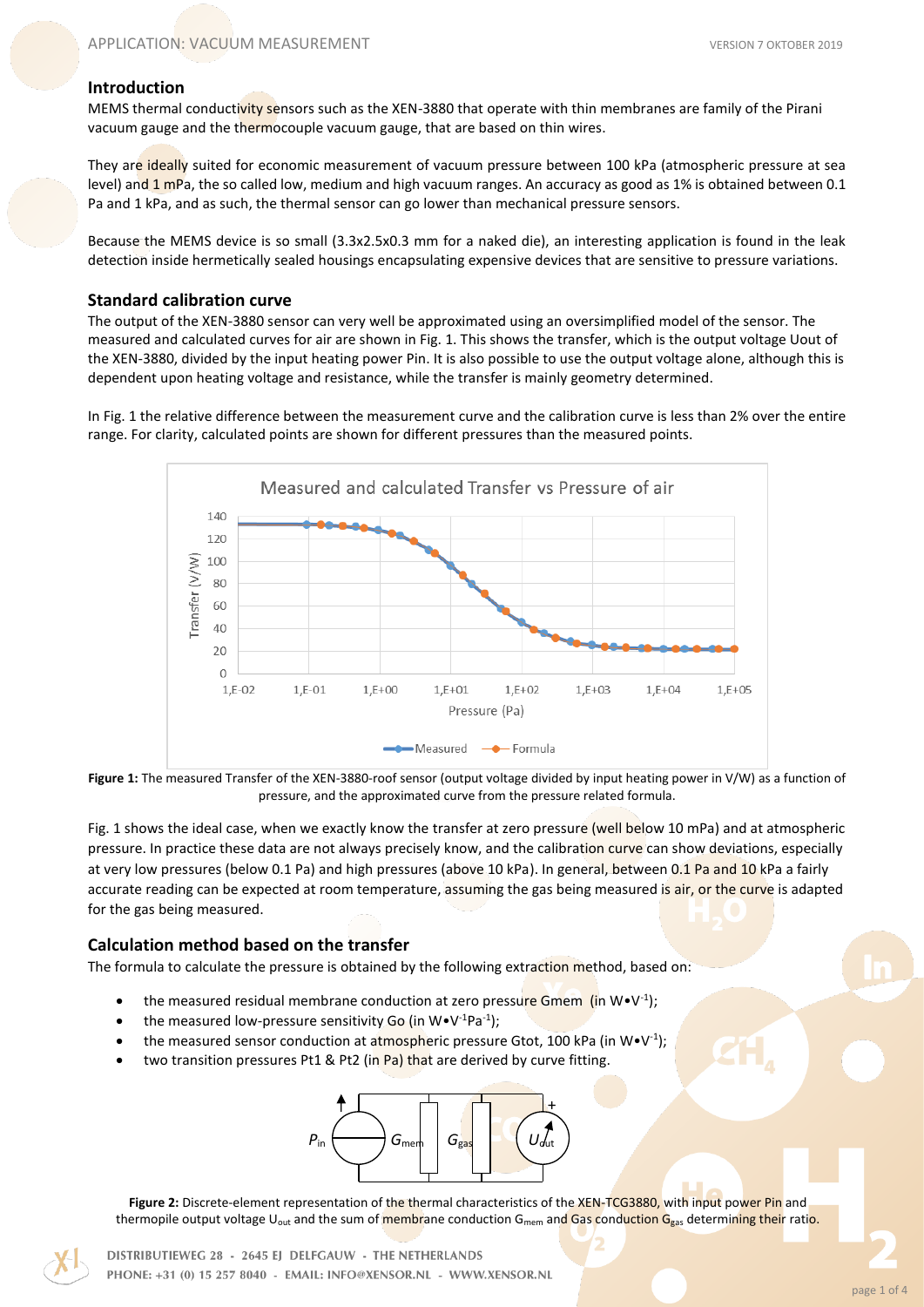Note that we do not include the thermopile sensitivity N $\alpha_s$  (in V/K) in the calculation, so the conductances have the dimension of W/V instead of W/K. As N $\alpha_s$  has in principle a fixed value, this does not make a difference for the calculation.

#### The method goes as follows:

The total conductance Gtot is at any pressure the inverse of the transfer (*Uout/Pin*) and is the sum of the membrane conductance and the gas conductance (instead of the transfer *Uout/Pin*, the output voltage *Uout* can also be used):

 $G_{tot} = P_{in}/U_{out} = G_{mem} + G_{gas}$ 

The residual membrane conductance Gmem is calculated using the measured zero-pressure transfer (where G<sub>gas</sub> is zero):

 $(2)$  Gmem =  $P_{in}/U_{out}$ , 0 Pa

The low-pressure sensitivity Go is calculated at a low pressure P around 0.5 Pa:

$$
(3) \qquad G_{o} = (G_{\text{tot}} - G_{\text{mem}})_{\approx 0.5 \text{ Pa}} / P_{\approx 0.5 \text{ Pa}} \; = \; G_{\text{gas} \approx 0.5 \text{ Pa}} / P_{\approx 0.5 \text{ Pa}}
$$

The sum of the transition pressures  $P_{t1}$  and  $P_{t2}$  is calculated by dividing the gas conductance measured at atmospheric pressure by the low-pressure sensitivity:

(4)  $\frac{1}{2}P_{t1} + \frac{1}{2}P_{t2} = (G_{tot} - G_{mem})_{100kPa} / G_0$ 

**Then the calibration curve for the vacuum pressure P is given by:** 

(5) 
$$
G_{\text{tot}} = G_{\text{mem}} + G_{\text{gas}} = G_{\text{mem}} + G_0 \left\{ \frac{1}{2} P \times P_{t1} / (P + P t1) + \frac{1}{2} P \times P_{t2} / (P + P_{t2}) \right\}
$$

In the low-pressure limit, this formula approaches the formula for gas conductance that is proportional to pressure:

(6) Gtot, low pressures - Gmem = G<sup>o</sup> P

In the high-pressure limit, this this formula approaches the formula for gas conductance that is independent of pressure:

(7) 
$$
G_{\text{tot}} - G_{\text{mem}} = G_0 \{ \frac{1}{2} P_{t1} + \frac{1}{2} P_{t2} \}
$$

Now the sum of the transition pressures is known, their individual values are determined by curve fitting, varying them until the measured and calculated curves coincide maximally.

# **Typical calibration curve for air**

Fig. 1, repeated below, shows a measured curve for the XEN-3880 roof with a heat sink on top of the membrane (roof) at 100  $\mu$ m distance, and the calculated curve with parameters shown in Table 1.

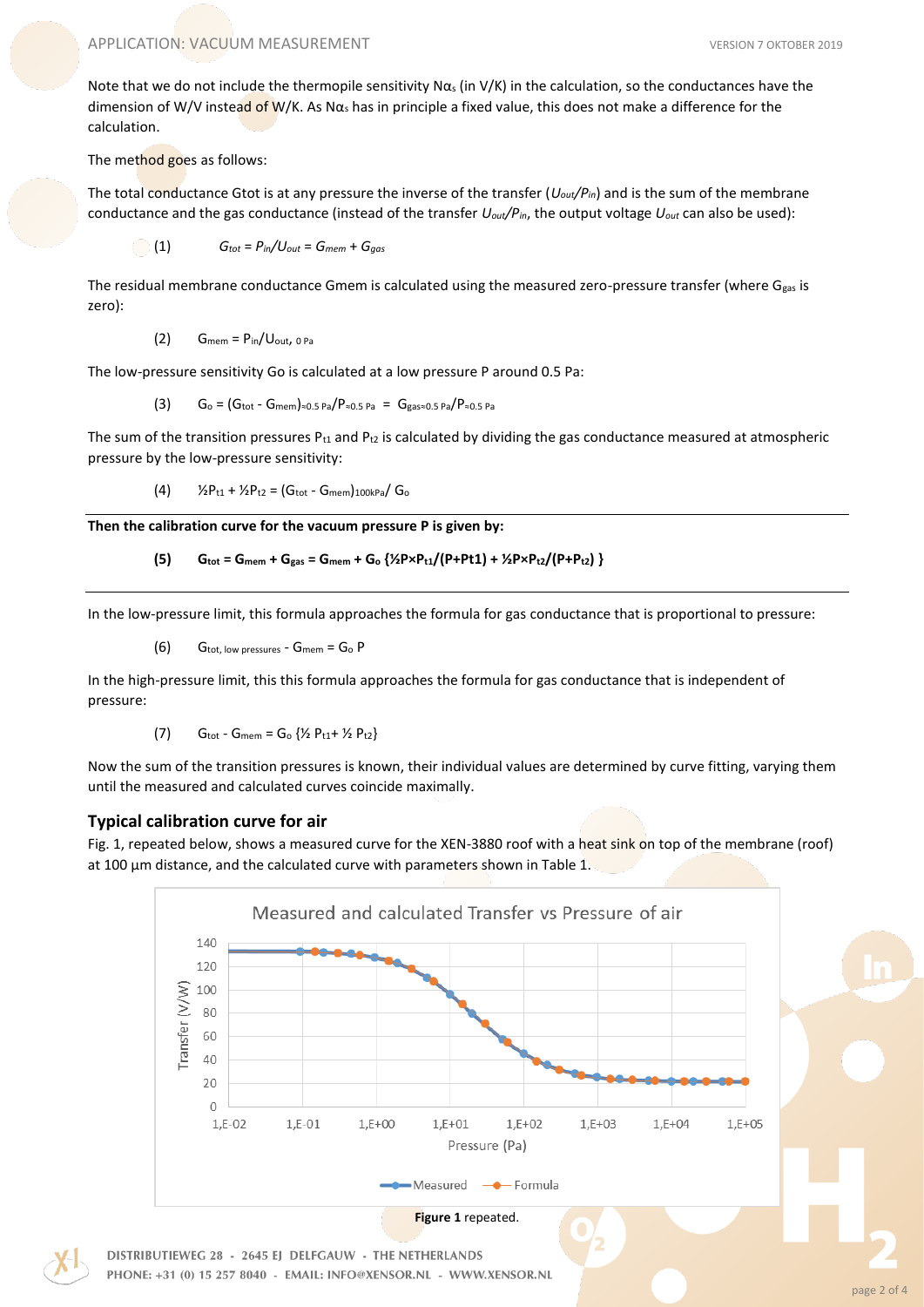In Table 1 the calculation method outlined above is carried out for a sensor with air.

**Table 1:** Example of the procedure to approximate the vacuum-air response of XEN-3880-roof. First do 3 measurements, then 3 calculations, and finish with a curve fitting of the transition pressures.

| Parameter                                | Procedure                                                                     | Value  | Units             |
|------------------------------------------|-------------------------------------------------------------------------------|--------|-------------------|
|                                          |                                                                               |        |                   |
| 1: Measure Gtot                          |                                                                               |        |                   |
| $U_{\text{out}}/P_{\text{in, 0 Pa}}$     | At $P \ll 1$ mPa                                                              | 133.32 | $V•W-1$           |
| $U_{\text{out}}/P_{\text{in, 0.456 Pa}}$ | At $P \approx 0.5$ Pa for air                                                 | 130.49 | $V•W-1$           |
| Uout/Pin, 100 kPa                        | At $P = 100$ kPa for air                                                      | 21.63  | $V•W-1$           |
| 2: Calculate                             |                                                                               |        |                   |
| $G_{\text{tot. 0 Pa}} = G_{\text{mem}}$  | $=$ Pin/ Uout. 0 Pa                                                           | 7.500  | $mW\cdot V-1$     |
| $G_{\text{tot}, 0.456}$ Pa               | $= P_{in}/ U_{out, 0.456 Pa}$                                                 | 7.663  | $mW\cdot V-1$     |
| $G_{\text{tot}, 100}$ kPa                | $=$ Pin/ Uout. 100 kPa                                                        | 46.23  | $mW\cdot V-1$     |
| Go, air                                  | $=$ (G <sub>tot, 0.456 Pa</sub> - G <sub>mem</sub> ) / 0.456                  | 0.3567 | $mW\cdot V-1Pa-1$ |
| $P_{t1} + P_{t2}$                        | $= 2 \cdot (G_{\text{tot}, 100 \text{ kPa}} - G_{\text{mem}}) / G_{\text{o}}$ | 217.1  | Pa                |
| 3: Curve-fit                             |                                                                               |        |                   |
| $P_{t1}$                                 | Curve fitted                                                                  | 17.5   | Pa                |
| $P_{t2}$                                 | Curve fitted                                                                  | 199.6  | Pa                |

As the parameters G<sub>mem</sub>, G<sub>o</sub> and P<sub>t1</sub> + P<sub>t2</sub> will all depend somewhat on temperature, this will lead to errors in the calculation of the pressure as temperature changes. See the application note on the temperature behavior of the XEN-3880 for further details. And for gases other than air, the parameters  $G_0$  and  $P_{t1}$  +  $P_{t2}$  will need to be adjusted, see Table 2.

## **An example using output voltages**

An example for other gases is shown in Fig. 3, for a sensor without the roof.



Figure 3: The output voltage of the XEN-TCG-3880 sensor for 4 different gases

In Fig. 3, at zero pressure, U<sub>out</sub> for all gases is the same, as it should be. At low pressures the G<sub>o</sub> for helium, nitrogen and carbon-dioxide are nearly the same, while argon is less sensitive. Near atmospheric pressure helium shows the most sensitivity, while carbon-dioxide tends towards the same output as argon and even crosses its curve. So, the sum of the transition pressures  $P_{t1}$  +  $P_{t2}$  will be different for each of these 4 gases.

In Table 2 the parameters are given which approximate the curves of Fig. 2 (a sensor without roof), and not the transfer but the output voltage is approximated.

**Table 2:** Parameters to approximate the output voltage of the XEN-3880 (without roof).